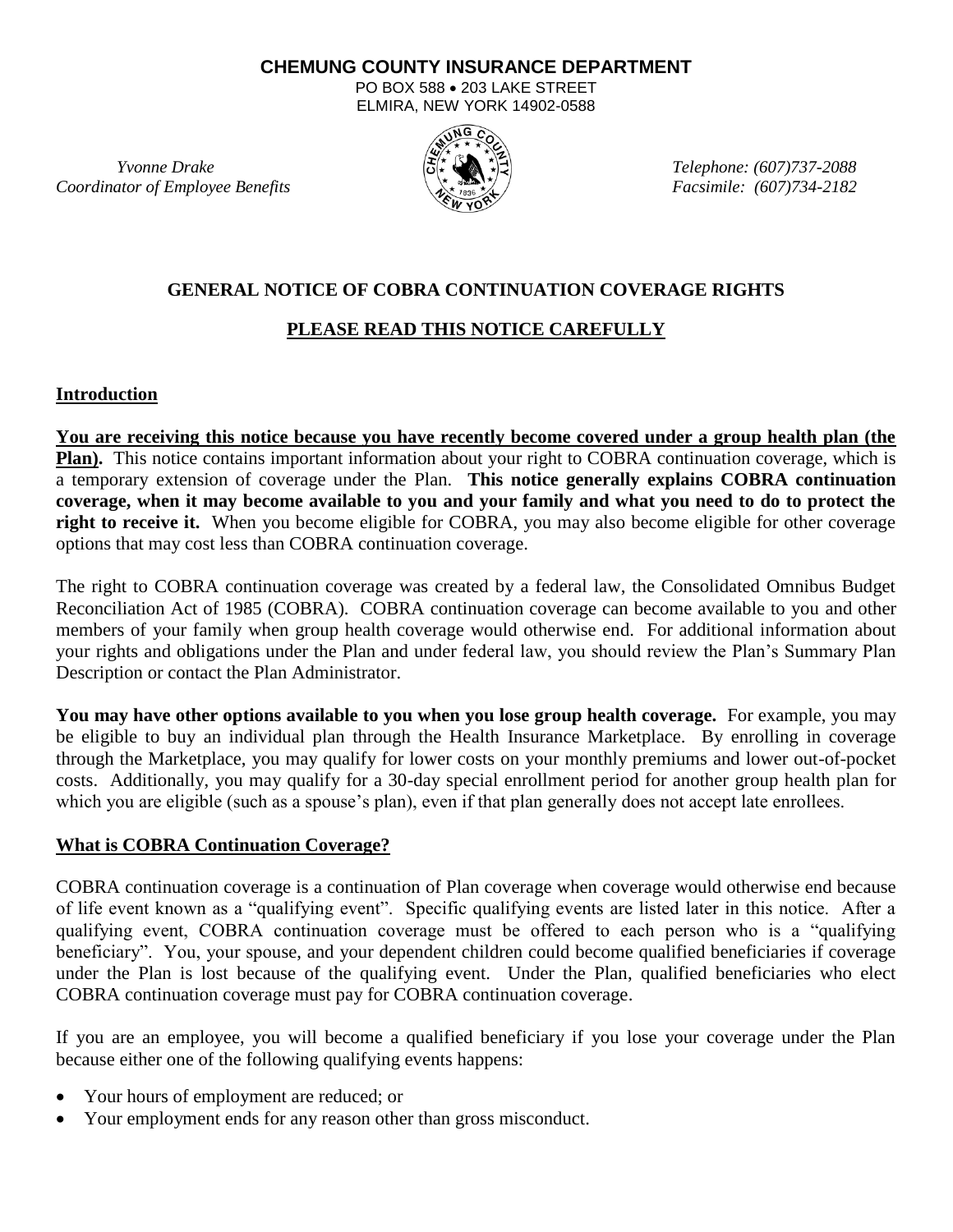If you are the spouse of an employee, you will become a qualified beneficiary if you lose your coverage under the Plan because any of the following qualifying events happens:

- Your spouse dies;
- Your spouse's hours of employment are reduced;
- Your spouse's employment ends for any reason other than his or her gross misconduct;
- Your spouse becomes entitled to Medicare benefits (under Part A, Part B, or both); or
- You become divorced or legally separated from your spouse.

Your dependent children will become qualified beneficiaries if they lose coverage under the Plan because any of the following qualifying events happens:

- The parent/employee dies;
- The parent/employee's hours of employment are reduced;
- The parent/employee's employment ends for any reason other than his or her gross misconduct;
- The parent/employee becomes entitled to Medicare benefits (under Part A, Part B, or both);
- The parents become divorced or legally separated; or
- The child stops being eligible for coverage under the Plan as a "dependent child".

Sometimes, filing a proceeding in bankruptcy under title 11 of the United States Code can be a qualifying event. If a proceeding in bankruptcy is filed with respect to Chemung County or employer sponsoring the Plan, and that bankruptcy results in the loss of coverage of any retired employee covered under the Plan, the retired employee will become a qualified beneficiary with respect to the bankruptcy. The retired employee's spouse, surviving spouse, and dependent children will also become qualified beneficiaries if bankruptcy results in the loss of their coverage under the Plan.

# **When is COBRA Coverage Available?**

The Plan will offer COBRA continuation coverage to qualified beneficiaries only after the Plan Administrator has been notified that a qualifying event has occurred. The employer must notify the Plan Administrator of the following qualifying events:

- The end of employment or reduction of hours of employment;
- The death of employee;
- The commencement of a proceeding in bankruptcy with respect to the employer; or
- The employee becoming entitled to Medicare benefits (under Part A, Part B, or both);

# **You Must Give Notice of Some Qualifying Events**

**For the other qualifying events (divorce or legal separation of the employee and spouse or a dependent child's losing eligibility for coverage as a dependent child), you must notify the Plan Administrator within 60 days after the qualifying event occurs. You must provide this notice to the Chemung County Insurance Department.**

The Plan will require that you complete the appropriate forms to remove your spouse and/or dependent(s). In the event of divorce or legal separation, you will be required to provide legal documentation to support the qualifying event. You will also be required to provide a current address for the spouse we are removing from your policy to enable the Plan to offer COBRA continuation coverage under federal law.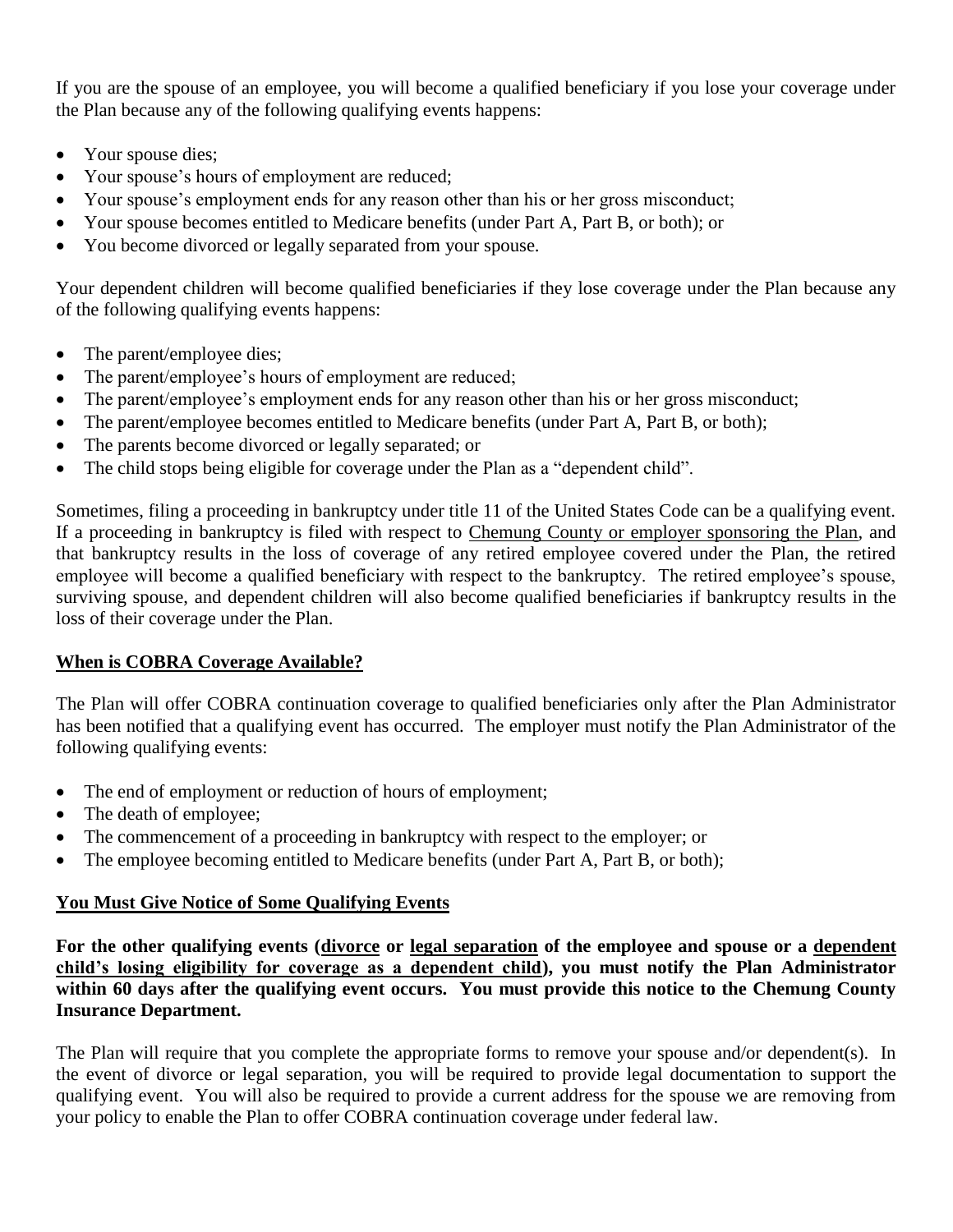### **How is COBRA Coverage Provided?**

Once the Plan Administrator receives notice that a qualifying event has occurred, COBRA continuation coverage will be offered to each of the qualifying beneficiaries. Each qualified beneficiary will have an independent right to elect COBRA continuation coverage. Covered employees may elect COBRA continuation coverage on behalf of their spouses, and parents may elect COBRA continuation coverage on behalf of their children.

COBRA continuation coverage is a temporary continuation of coverage that generally lasts for 18 months due to employment termination or reduction of hours of work**\***. Certain qualifying events, or a second qualifying event during the initial period of coverage, may permit a beneficiary to receive a maximum of 36 months of coverage.

**\****Eighteen (18) month events are now Thirty-six (36) month events as amended by NYS Law effective July 1, 2009.*

There are also ways in which this 18-month period of COBRA continuation coverage can be extended:

#### *Disability extension of 18-month period of continuation coverage*

If you or anyone in your family covered under the Plan is determined by the Social Security Administration to be disabled and you notify the Plan Administrator in a timely fashion, you and your entire family may be entitled to receive up to an additional 11 months of COBRA continuation coverage, for a total maximum of 29 months. The disability would have to have started at some time before the 60<sup>th</sup> day of COBRA continuation coverage and must last at least until the end of the 18-month period of continuation coverage. The Plan will require that you provide documentation to support this qualifying event extension.

# *Second qualifying event extension of 18-month period of continuation coverage*

If your family experiences another qualifying event while receiving 18 months of COBRA continuation coverage, the spouse and dependent children in your family can get up to 18 additional months of COBRA continuation coverage, for a maximum of 36 months, if notice of the second qualifying event is properly given to the Plan. This extension may be available to the spouse and any dependent children receiving continuation coverage if the employee or former employee dies, becomes entitled to Medicare benefits (under Part A, Part B, or both), or gets divorced or legally separated, or if the dependent child stops being eligible under the Plan as a dependent child, but only if the event would have caused the spouse or dependent child to lose coverage under the Plan had the first qualifying event not occurred.

#### **Are there other coverage options besides COBRA Continuation Coverage?**

Yes. Instead of enrolling in COBRA continuation coverage, there may be other coverage options for you and your family through the Health Insurance Marketplace, Medicaid, or other group health plan coverage options (such as a spouse's plan) through what is called a "special enrollment period." Some of these options may cost less than COBRA continuation coverage. You can learn more about many of these options at [www.healthcare.gov.](http://www.healthcare.gov/)